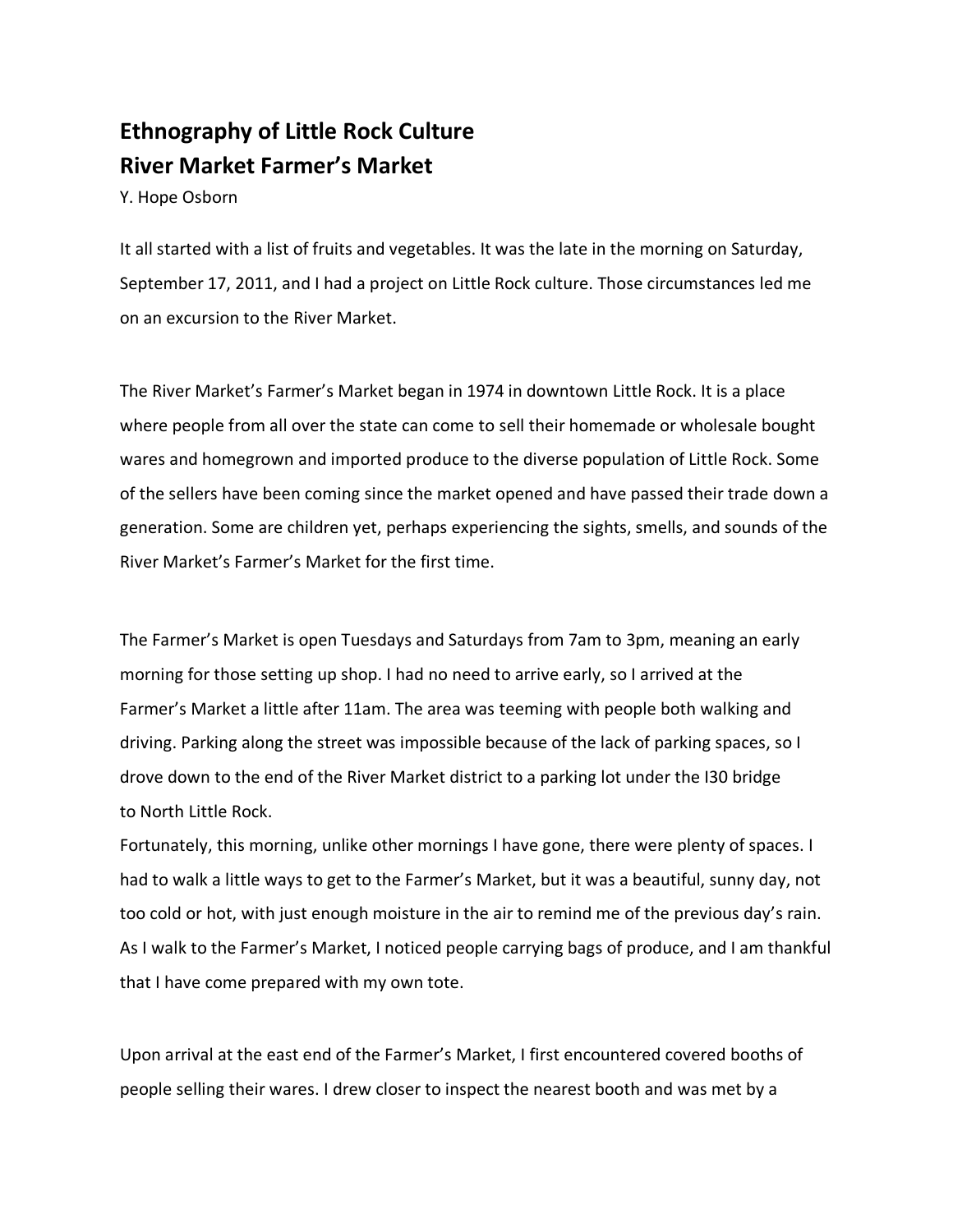gentleman probably in his 40s or 50s. He said he is local and he makes all the things he was selling. My eyes were met with feathers, flowers, stones, and glass of a variety of colors and shapes, mostly in the form of jewelry. He is even marketing "healing stones." He was in a prime location - his booth by the bustling street.

Next to him was a black man busily and thoroughly polishing a wood carving of an animal. He was polishing it for someone who had just purchased it, showing the pride he has in his work. All the carved animals on the booth tables were created by him. The animals were mostly fish, with a giraffe and dolphin or two thrown in. He had detailed the fish right down to their scales, and he had combined various woods of different colors in each piece. When I asked him about his carving, he told me learned from a friend from Jamaica.

Other booths close by contained homemade crocheted hats, shirts, head bands, hats, and decorative flowers, made from bamboo, alpaca, and acrylic yarn in a variety of colors; bamboo planters; feather jewelry; and even sunglasses that reflected the sun's rays. Jewelry seemed to be a prominent theme among the craft sellers.

For some time, I had been aware of what sounded like a live band playing music nearby. When I came upon the band, I was surprised to find four young girls playing an accordion, penny whistle, harmonica, and my most beloved instrument, the violin. I noticed, as I put some money in, that their water jug is full of cash. Their sign said they are Real Entertaining, and they were, in the true sense of the words. I stood by a while listening to them play military theme songs and Celtic pieces. They looked professional in their matching black slacks and white shirts, but they seemed relaxed and casual in their attitude. They were at home playing for people. I found out they are from Jacksonville, Arkansas, and they are sisters. Besides playing at the Farmer's Market on Saturdays, they also play at birthday parties.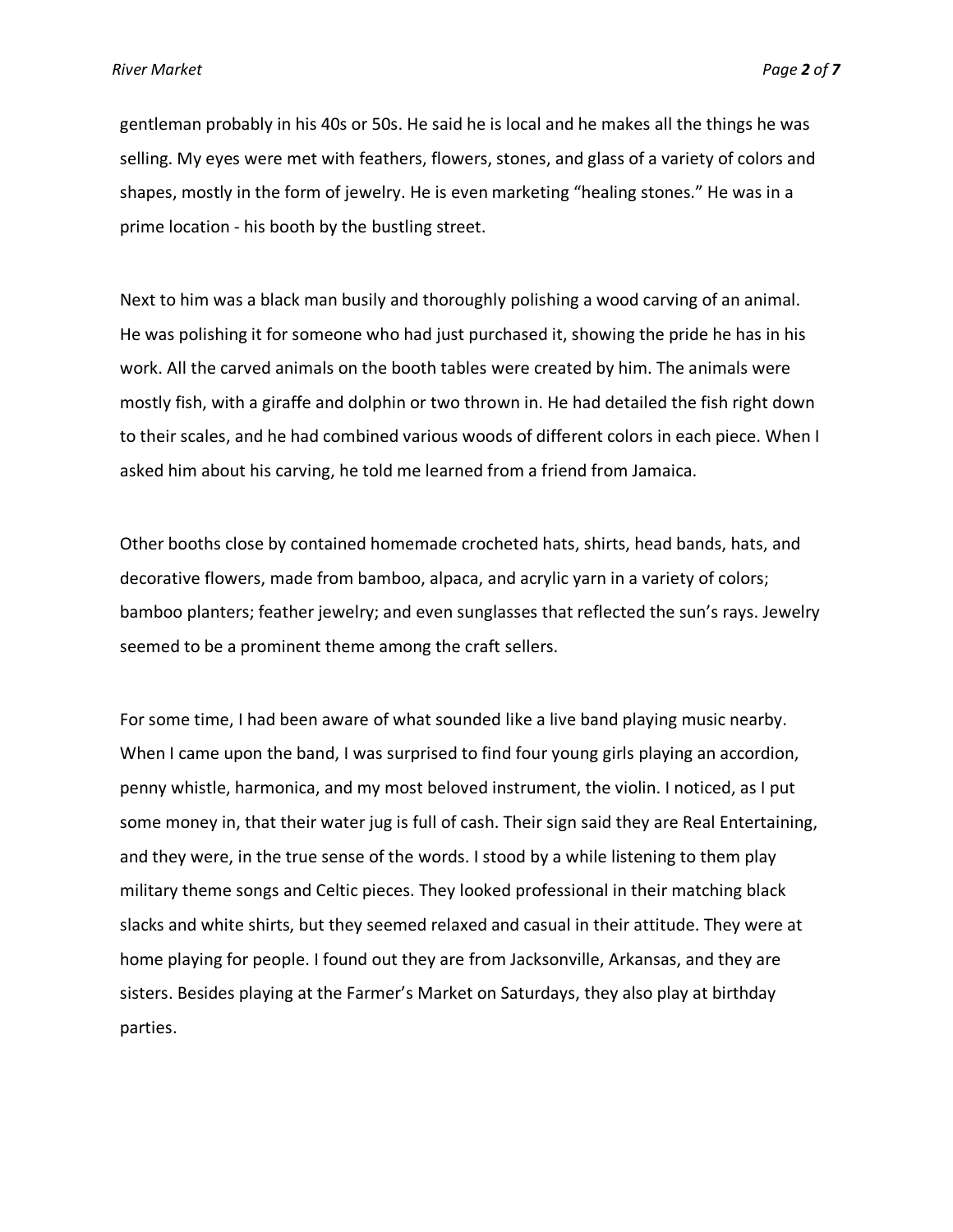One interesting booth featured skeins of a variety of different colored yards. When I asked the lady tending the table of goods if she spins the obviously homespun skeins, she told me she trades with people in Argentina for the silk cotton yarn and with local farmers for the wool yarn. I told her that I grew up on a farm on which we raised sheep and angora goats and rabbits to the spin the wool and hair. She instantly asked if we were still in business, seeking another source for goods.

As I continued through the market, I wove through a continuous stream of black, white, and Asian people, old to the very young. The voices of so many people filled the air, making it noisy. I passed more booths of handcrafted and resale products. Then, there was a popsicle stand with delightful flavors advertised, such as salted caramel, peach, pineapple cilantro, and Vietnamese coffee. Even Old Mill Bread from Markham in West Little Rock had set up shop.

Finally, I reached the produce stalls which were filled with green beans, melons, potatoes, tomatoes, onions, herbs, zucchini, peppers, Chinese squash, looking like elongated sage green Chinese lanterns, and other assorted fruits and vegetables, all of which had the freshly picked vine-ripened brightness of color that makes you want to buy some of everything. I still had my list, but I was not ready to purchase anything until I had viewed all the wares and compared prices and quality.

When I finally made my way through all of the produce stands, it was time to make my purchases. I bought a lovely bunch of basil for a dollar. I bought four ears of sage green, husked corn at 75 cents each from a farmer from Grady, Arkansas who both grows and purchases their produce. Further down, I bought a pint of bright red, plump cherry tomatoes – the only ones I found in the market. The cherry tomatoes were from a family who has been coming for thirty- two years, since the son was just a kid. They come every Tuesday and Saturday.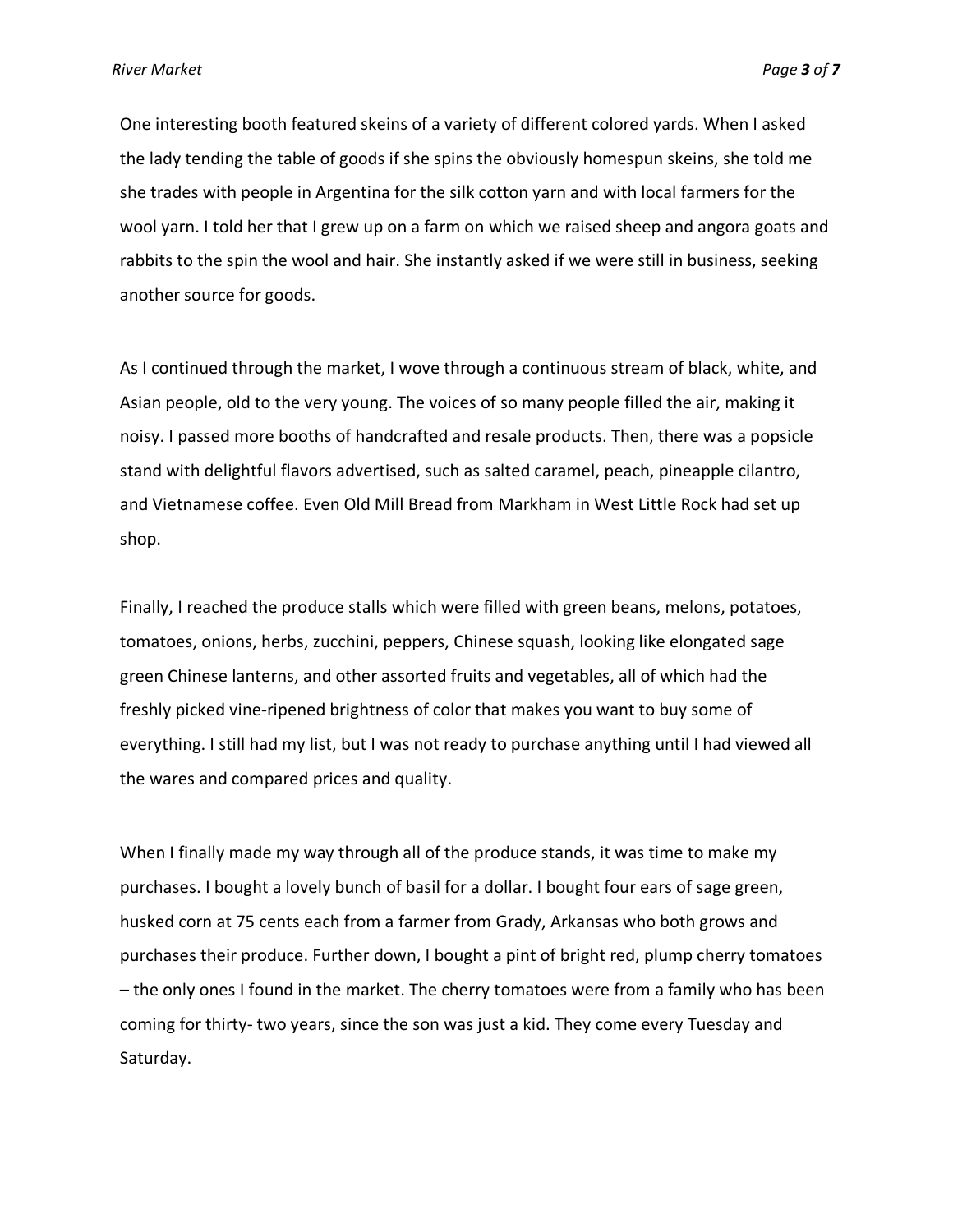*River Market Page 4 of 7*

I sampled a cantaloupe from someone with Carpenter Produce who has been coming to the market for forty-one years. The cantaloupe was juicy and sweet, and I decided that will be my fruit for the week. The man who offered the sample tells me they grow everything that is at their stand, but this year they have had to purchase tomatoes wholesale from Tennessee. He didn't know what happened, but their tomato plants grew, matured, and produced flowers, but no tomatoes, reminding me of the delicate balance of life on which these farmers depend.

At one place, I found several of my items, but I had a bit of a problem. First, I was pleased to get the four of the best and brightest and most perfect green bell peppers in the market for the 75 cents everyone else is charging instead of the dollar asking price. I didn't learn the power of bargaining in farmer's markets for nothing. To that I added one golden yellow onion and a lusciously green zucchini. The onion and zucchini was priced by the pound. The woman collecting and weighing the produce gave me a price of \$7.40 for the lot. I told her that doesn't sound right, because that would make the onion and zucchini together \$4.40. She seemed a bit miffed, but she refigured and came back with a price of \$4.25. I walked away, and a little after, a man I recognized from the table where I had just bought my vegetables walked up to me with a bag. With my hands full of produce, purse, notepad, and pen I had managed to leave my latest purchase at the booth. The man apologized for the mistake with the price. He told me that his mother sometimes helps with the booth, but she has Alzheimers and makes mistakes. I was not upset and we parted on good terms, me thinking how kind he was to find me and to apologize.

I love flowers, and after I finished buying my produce, I was tempted by a stand of flowers advertised as from Wye Mt. Flower Farm. I found out the owner is Beth Eggers and she had freshly picked zinnias – two bunches for \$5 that are calling to me in colors of coral, pink, red, and orange. Beth was friendly and told me that she had been coming for fourteen years from May to October. I piled my two bunches of zinnias on my bag of produce and moved on, spying some more flowers. The Asian lady told me the pinkish-purple flowers were chicken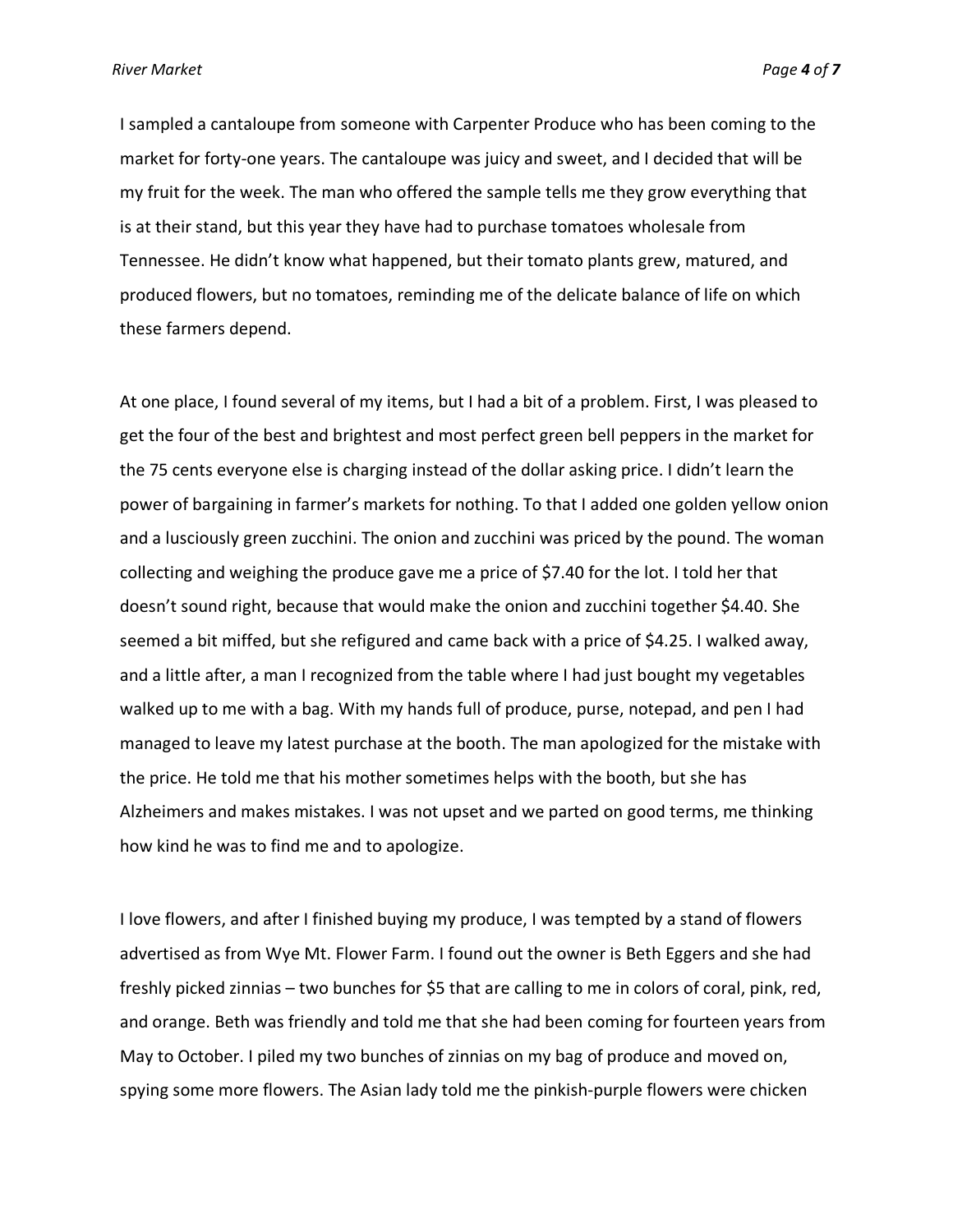flowers, and I recognized them as cockscomb. Together with the zinnias, I had a beautiful bouquet of fresh flowers for \$8, something that would have cost me \$10-12 in a store where the flowers aren't so fresh and perfect.



After I finished my marketing, what better way to end the expedition was there than to go into the neighboring Ottenheimer Market Hall and obtain lunch from a selection of BBQ, Thai, deli, Middle East, or smoothie stands. Tropical Smoothie is not necessarily of local origin, but the fruity flavors were reminiscent of the Farmer's Market next door.

Unfortunately, I still had a shopping list of things I couldn't find at the Farmer's Market, so I made my way to Kroger where I am struck by the difference from where I had just come. The fruits and vegetables paled by comparison, lacked the variety, and I knew from previous experience lacked the flavor. Whereas I enjoyed sauntering through the Farmer's Market and its variety of wares and people, I hurriedly made my purchases at Kroger eager to be finished.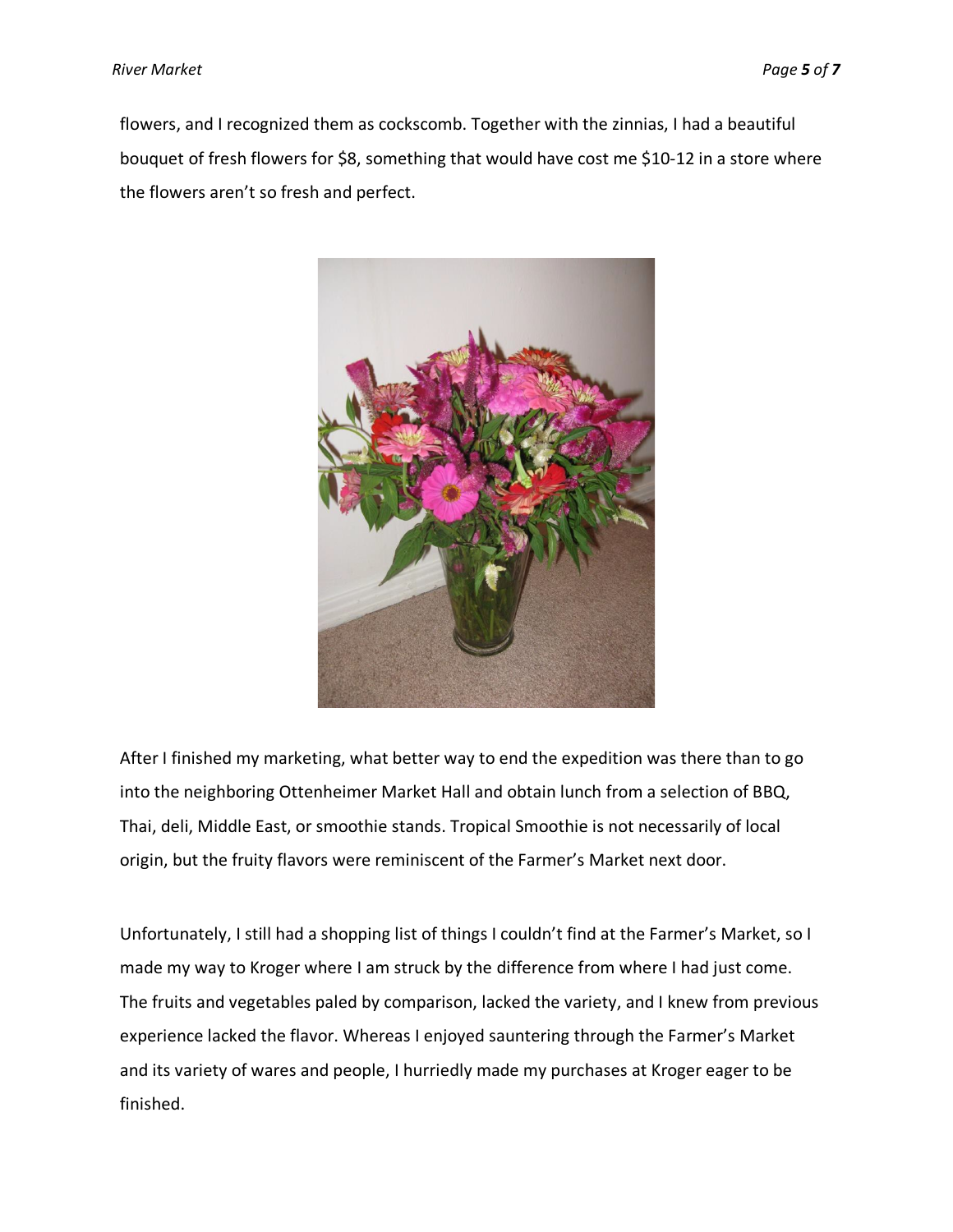I arrived home well satisfied with my look into Little Rock culture at the River Market's Farmer's Market and with my bunch of purchases. I was all set to make my Grilled Corn Pasta Salad (see following for recipe) and Spicy Stuffed Peppers, knowing I would be well nourished that week by the fresh produce.